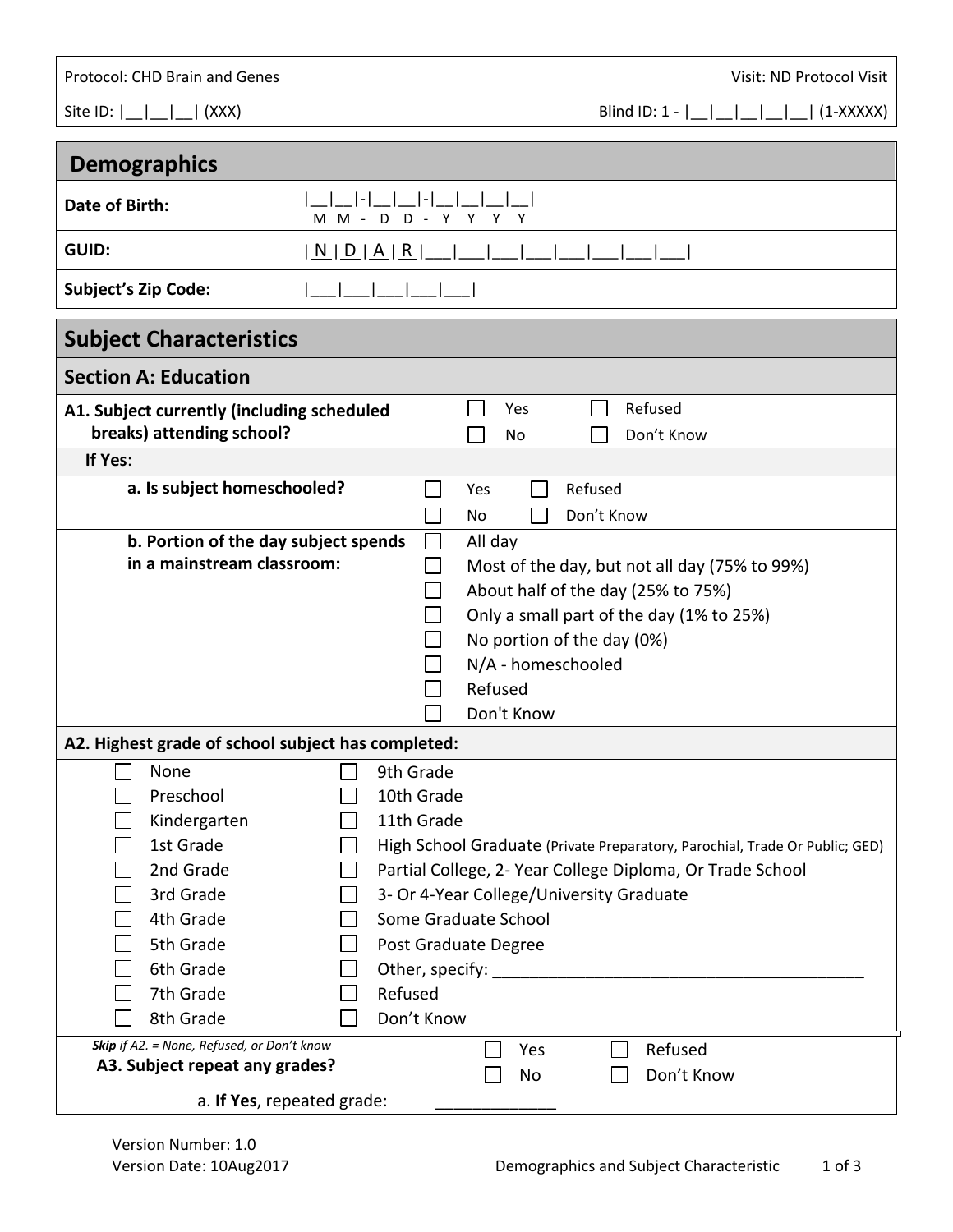| Site ID: $\vert$ $\vert$<br> (XXX)                                                                                                                                                                                                              | Blind ID: $1 -$        <br>$(1-XXXXX)$                                                                                                                    |
|-------------------------------------------------------------------------------------------------------------------------------------------------------------------------------------------------------------------------------------------------|-----------------------------------------------------------------------------------------------------------------------------------------------------------|
| A5. Currently have OR ever had an<br>Yes<br><b>Individualized Education Plan (IEP)?</b><br>No.                                                                                                                                                  | Refused<br>Don't Know                                                                                                                                     |
| a. If Yes, which category or categories apply? (check all that apply)<br>a. Hearing impairment<br>b. Speech and language impairment<br>c. Visual impairment<br>d. Orthopedic impairment<br>e. Learning disability<br>f. Intellectual Disability | g. Autism<br>h. Emotional disturbance<br>i. Psychiatric disability<br>j. Multiple disabilities<br>k. Traumatic brain injury<br>I. Other health impairment |

## **Section B: Mother's Education B1. Highest level of education**  NONE  $\Box$ **the mother completed:**  $\Box$ Kindergarten - 6<sup>th</sup> Grade  $\Box$  7th - 9th Grade  $\Box$  10th - 11th Grade High School Graduate (Private Preparatory, Parochial, Trade Or Public; GED) □ Partial College, 2-Year College Diploma, Or Trade School □ 3- Or 4-Year College/University Graduate **Post Graduate Degree**  $\Box$  Other, specify:  $\Box$ Refused Don't Know

| <b>Section C: Father's Education</b> |  |                                                                             |
|--------------------------------------|--|-----------------------------------------------------------------------------|
| C1. Highest level of education       |  | <b>NONE</b>                                                                 |
| the father completed:                |  | Kindergarten - 6 <sup>th</sup> Grade                                        |
|                                      |  | 7th - 9th Grade                                                             |
|                                      |  | 10th - 11th Grade                                                           |
|                                      |  | High School Graduate (Private Preparatory, Parochial, Trade Or Public; GED) |
|                                      |  | Partial College, 2-Year College Diploma, Or Trade School                    |
|                                      |  | 3- Or 4-Year College/University Graduate                                    |
|                                      |  | Post Graduate Degree                                                        |
|                                      |  | Other, specify:                                                             |
|                                      |  | Refused                                                                     |
|                                      |  | Don't Know                                                                  |
|                                      |  |                                                                             |

## **Section D: Household Income**